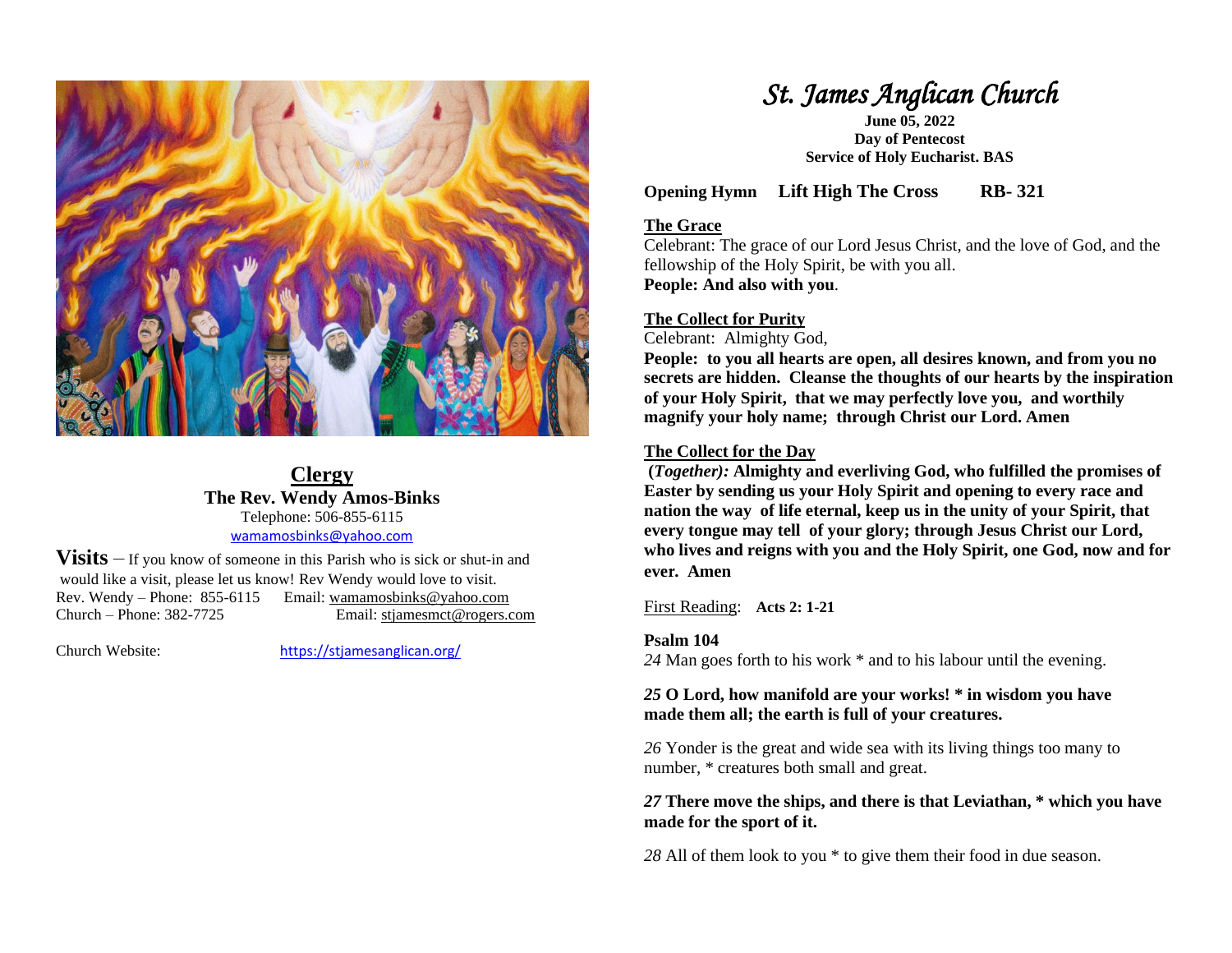### *29* **You give it to them; they gather it; \* you open your hand, and they are filled with good things.**

*30* You hide your face, and they are terrified; \* you take away their breath, and they die and return to their dust.

### *31* **You send forth your Spirit, and they are created; \* and so you renew the face of the earth.**

*32* May the glory of the Lord endure for ever; \* may the Lord rejoice in all his works.

### *33* **He looks at the earth and it trembles; \* he touches the mountains and they smoke.**

*34* I will sing to the Lord as long as I live; \* I will praise my God while I have my being.

*35* **May these words of mine please him; \* I will rejoice in the Lord. (Together): O God of eternal light, heaven and earth are the work of your hands, and all creation sings your praise and beauty. As in the beginning, by your Spirit, you gave life and order to all that is, so by the same Spirit redeem us and all things, through Christ** our Lord. Amen

**Second Reading Genesis 11: 1-9**

**Gradual Hymn: Make Me A Channel Of Your Peace MP – 356**

**Gospel: John 14: 8-17, 25-27**

**Sermon**

### **The Apostles' Creed**

Celebrant: Let us confess the faith of our baptism, as we say,

**People: I believe in God, the Father almighty, creator of heaven and earth. I believe in Jesus Christ, his only Son, our Lord. He was conceived by the power of the Holy Spirit and born of the Virgin Mary. He suffered under Pontius Pilate, was crucified, died, and was buried. He descended to the dead. On the third day he rose again. He ascended into heaven, and is seated at the right hand of the Father. He will come again to judge the living and the dead. I believe in the Holy Spirit, the holy catholic Church, the communion of saints, the forgiveness of sins, the resurrection of the body, and the life everlasting. Amen.**

## **Church News**



**Farewell to Mike and Mary Prangnell Tea Party – Sunday, June 26 after the service***.*

## *Please note change of date to Sun, June 26.*

**Masks at St James now optional** - After a brief discussion at Vestry, it was decided that we will follow Christ Church Cathedral's example and make the wearing of masks at St James optional.

**Holy Communion –** for now, we will continue with 'bread only', abiding by the recommendation of our Bishop.

**St James Outdoor Plant Sale –** Many thanks to all who supported this event!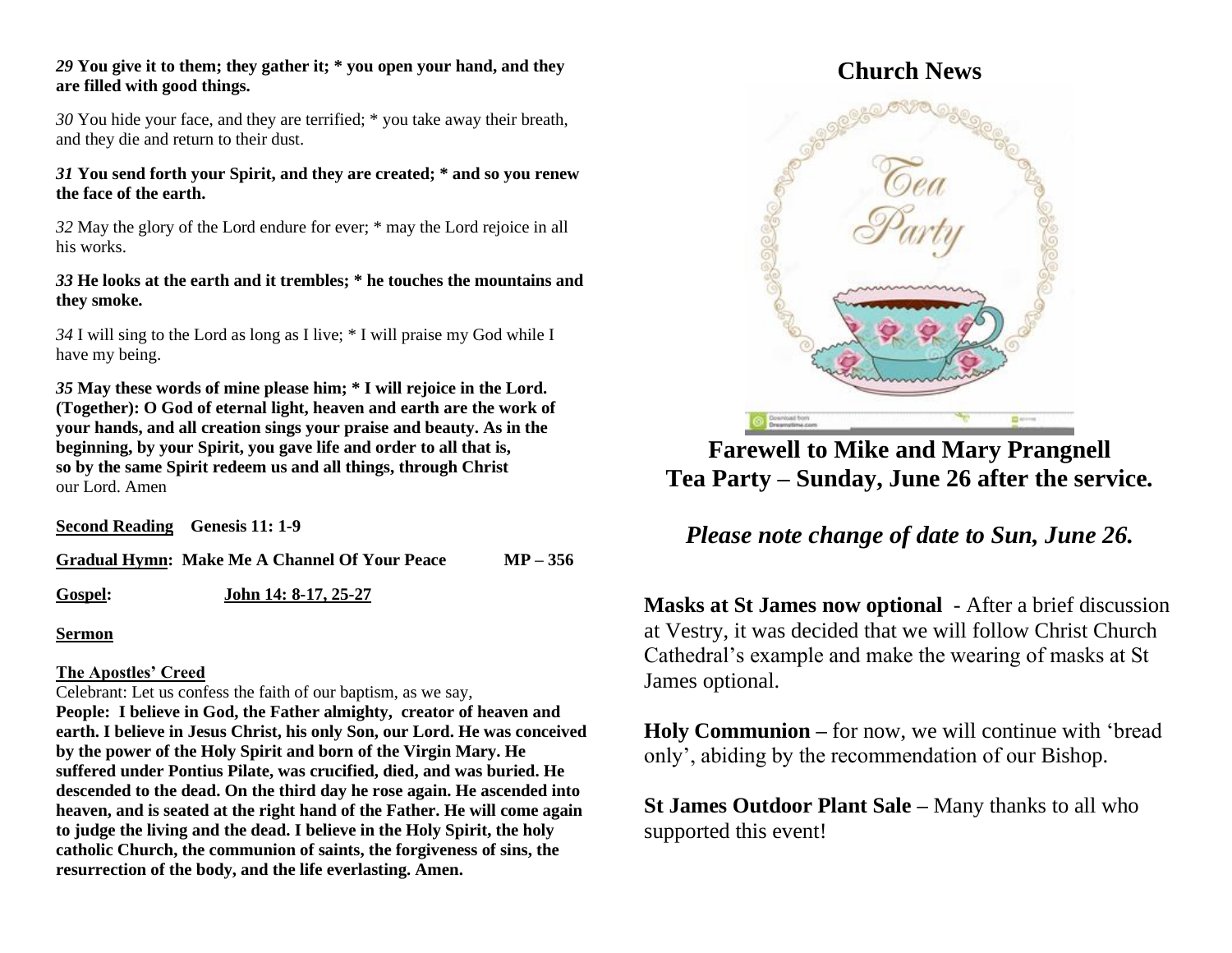## **Church News Next Vestry Meeting – Sunday, June 19 after the service. Note change of date.**

### **Prayer in Times of Transition**

**Dear Lord, we are your people, the flock you have called. Accept us, even in our weakness, our brokenness, our need to know, to manage, to save ourselves. Now in new and uncomfortable surrender, we hand over to you our planning for the next seasons of our lives. Show us the way through these transitions - of age and stage, of place and of past experiences, of finances and health, of ministries and communities. Shepherd us beyond our wants, beyond our fears. And guide us to pastures, to dwelling places, rich and verdant beyond our imagination. Amen.**

**Current Food Bank Needs are** - **Canned vegetables Peanut butter Cheese Whiz**

.

We take our offerings to the food bank after the first Sunday of the month.Our support to the Moncton Food Bank is so greatly appreciated. Thanks!

**Prayer Shawls Available –** Please ask if you would like a prayer shawl to give to someone. Rev Wendy or Loretta.

**Communtiy Breakfast – We need socks, men's underwear, jackets, clean hoodies, hats, gloves, socks for our monthly breakfast at St Georges. Thanks for your continued generosity! Our next Breakfast will be Sat. June 18 . Please let us know if you would like to volunteer!**

### *Prayers of the People* **The Day of Pentecost**

Priest: Your people are gathered together in this place, O God: Fill this house with the Spirit's presence and power as we pray to you: May these words of ours find favor; we will rejoice in the Holy One.

Reader 1: Loving God, you have given your people the confidence to come before you through the new and living way that Jesus Christ has opened for us. Grant your church grace to provoke one another to love and good deeds, encouraging one another in Christ. In the church we pray for David our Archbishop, Brent our Archdeacon, Wendy our Priest and all in leadership roles. May they lead us to understand the love of Jesus and His message. Bless your Church and her members as we labour in your vineyard, that we may be fruitful, as we live our lives in a manner worthy of the gospel, and live faithfully in your loving presence. Gracious One, let our trust in your Spirit grow so fully that we may do the works that Christ has done, and greater works than these. May these words of ours find favor; **we will rejoice in the Holy One.**

Reader 2: Almighty One, scatter our pride and teach those who hold authority in the world to turn to you for instruction and truth. May these words of ours find favor; **we will rejoice in the Holy One.**

Reader 3: Ever-present One, pour out your Spirit upon all flesh and let the Holy Comforter bring healing and peace to all who live with illness, suffering, oppression, or injustice. May these words of ours find favor; **we will rejoice in the Holy One.**

Reader 4: Ever-near One, let your deeds of power be with us in this community, that your children may prophesy, your young people see visions, and your elder people dream dreams. May these words of ours find favor; **we will rejoice in the Holy One.**